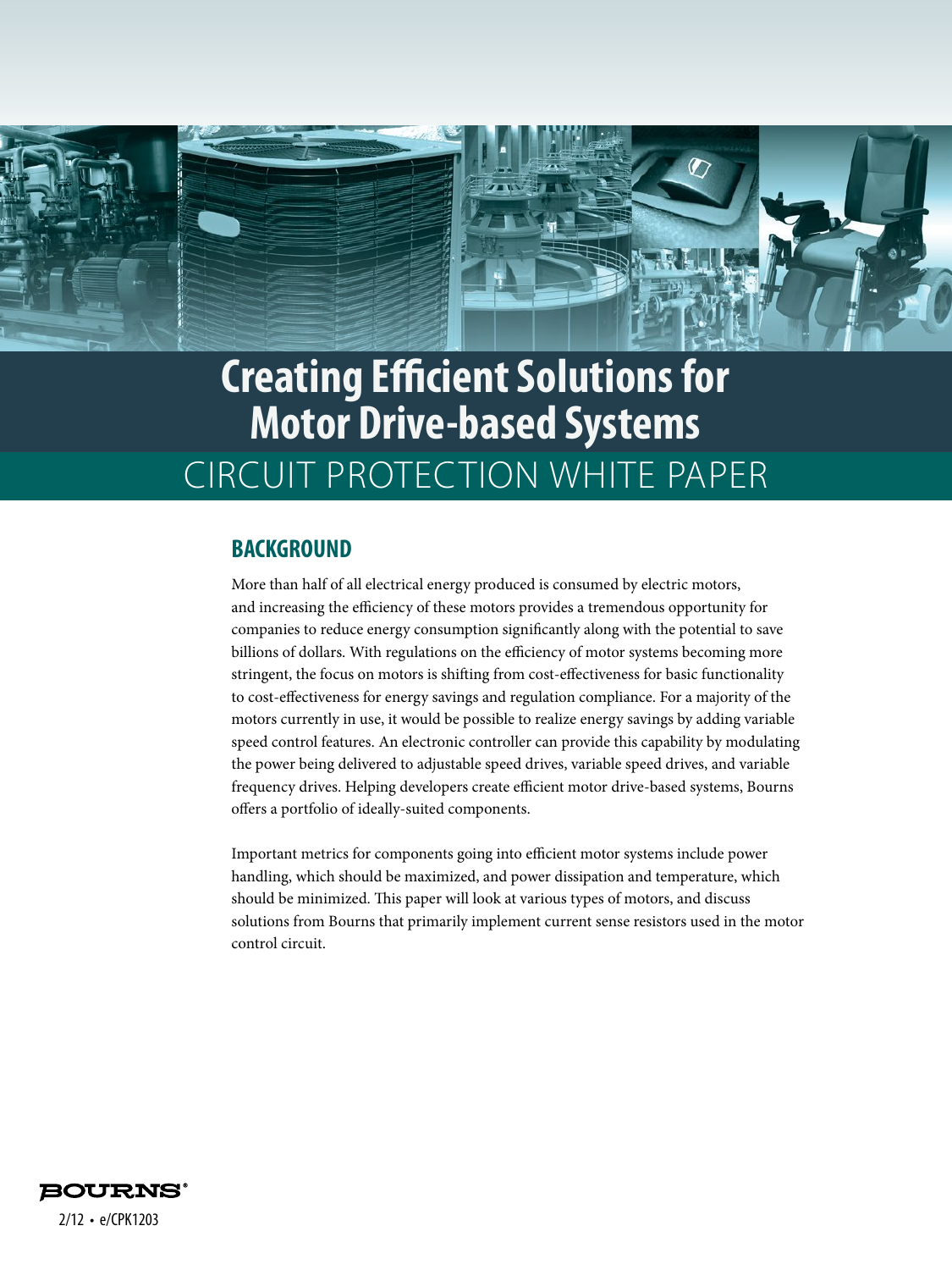

#### **MOTOR SYSTEM BASICS**

Motors are used in a variety of capacities, including automotive seats and windows, building HVAC systems, power generation and utilities, consumer goods, medical equipment and devices, and industrial operations. Multiple legislative and regulatory entities have begun providing incentives to make motors more efficient wherever possible. Energy Star and Leadership in Energy and Environmental Design (LEED) are two of the domestic drivers.

In the U.S., the Motor and Generator Section of the National Electrical Manufacturers Association (NEMA) established the NEMA Premium program. All general purpose motors of at least 1 HP up to 200 HP were required to meet or exceed NEMA Premium motor efficiency levels beginning December 19, 2010. The program was established to assist purchasers in identifying higher efficiency motors which could save money and improve system reliability. NEMA premium motors optimize motor systems by reducing power consumption and the emissions associated with electrical power generation.

In Europe, the directive ErP 2009/125/EC defined the efficiency levels / classes, Eff1 and Eff2. In order to unify worldwide efficiency classifications, IEC 60034-30 (International Electric) defines four efficiency classes [IE1…IE4] for single-speed, 3-phase induction motors. There is a legislative timeline for motor efficiency transition based on these classes. IE1 – Efficiency class 1 – is standard efficiency and is comparable to the European Eff2 class. IE2 is high efficiency; it is higher efficiency than the European Eff2 class and identical to the U.S. levels of EPAct. IE3 is premium efficiency, a new class in Europe, its higher efficiency then the Eff1 and almost identical to NEMA premium. IE4 is not yet defined. The result of adding efficiency to motor systems is typically improved performance, less power consumption, miniaturization, and integrated solutions which can provide process control and use manufacturing space more efficiently.

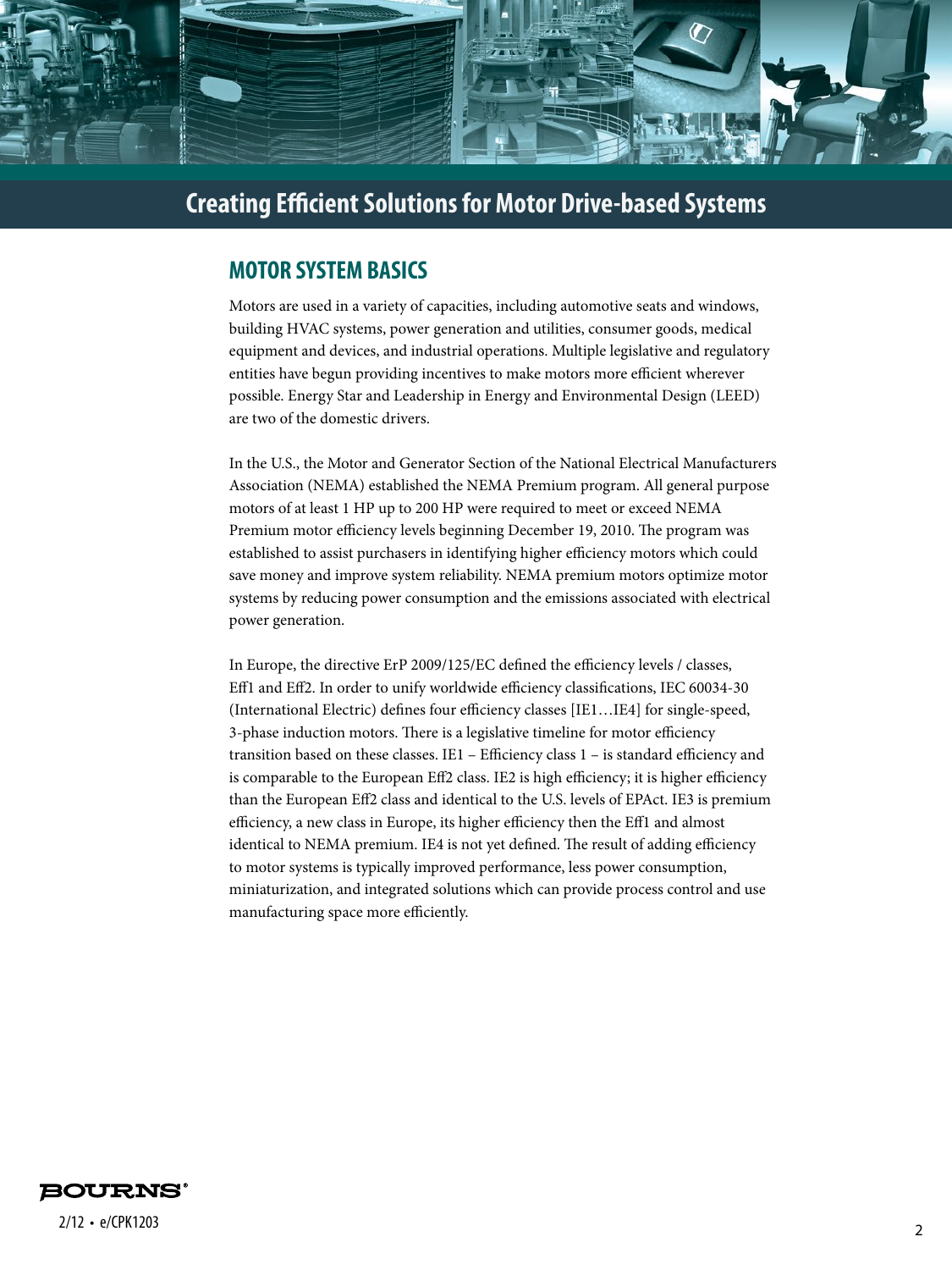

## **MOTOR SYSTEM BASICS (***Continued***)**

## *A Typical Motor System*

There are several coordinating units within a motor system. First, the motor itself operates at a specific voltage and converts electrical energy into mechanical energy. The motor receives electrical power from a motor drive, which is controlled by a motor/motion controller. Both the motor drive and motor can provide feedback to this controller. Even when integrated with the motor, the motor drive has a separate function. The motor drive provides the interface between the motor and its controller, producing power conversion, amplification, and sequencing of waveform signals. The motor drive must match the voltage level and power level of the controller and the signal type of the motor in order to drive it. One step further from the motor, the motor controller receives supply voltages and provides signals to the motor drive. The controller can have bidirectional interfaces with communication ports and user controls. Figure 1 shows the main units of the system and indicates the technology used in each.



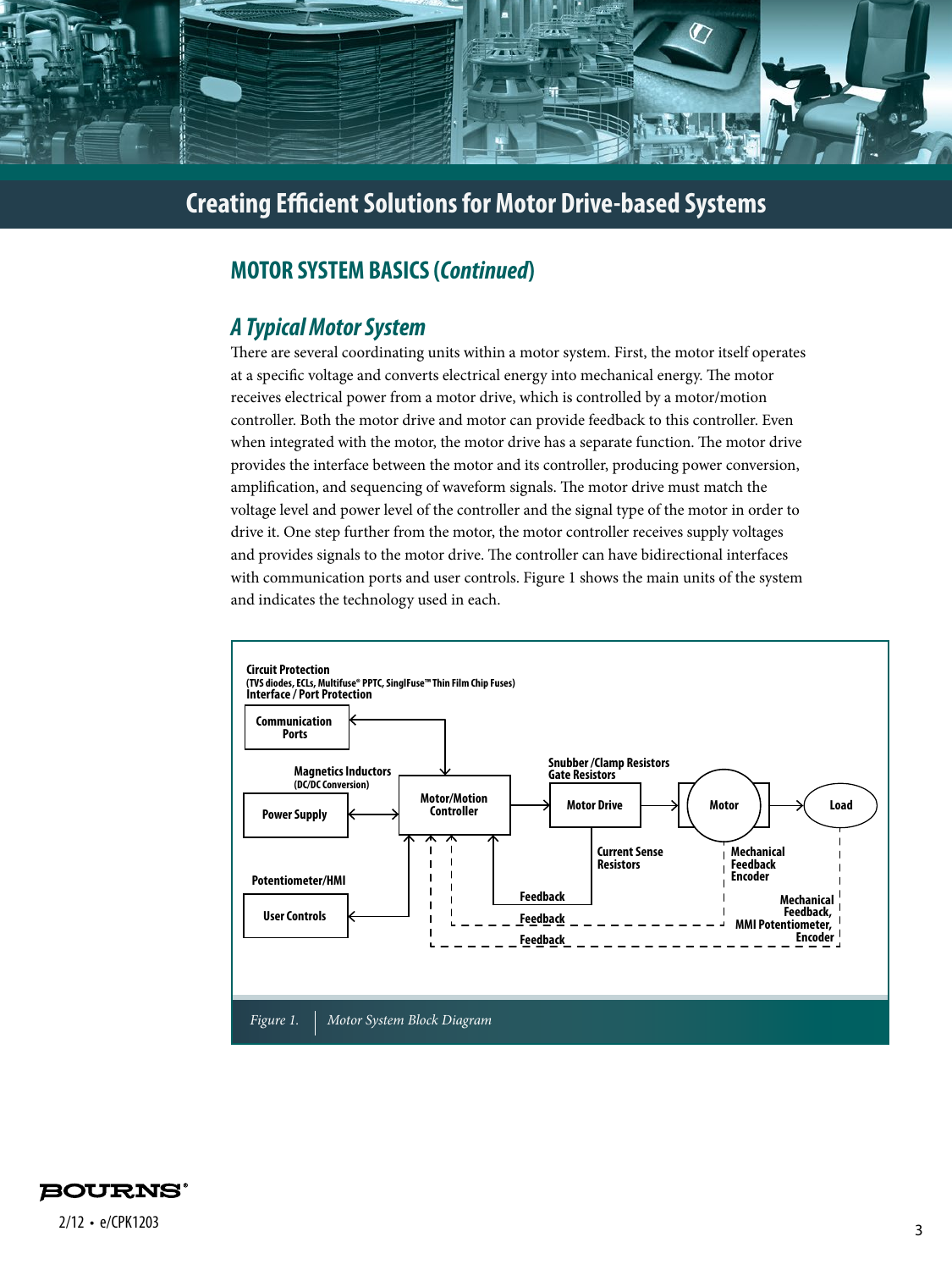

## **IMPROVING MOTOR EFFICIENCY**

Two main motor types include AC induction, which is the focus of this paper, and direct current (DC) induction motor drives. The AC induction motor is one of the most popular motors used in consumer and industrial applications. Medium voltage motors range from 1 kV to over 11 kV. Compact AC drives are used in fans, pumps, and other applications below 25 kW. Standard AC drives are rated to 500 kW and are used in material handling and packaging applications. Premium AC drives cover the entire power range and are used in the most demanding applications. Though the AC induction motor is less efficient than other motor types, its virtues of low manufacturing cost and high reliability contribute to its popularity.

Variable frequency drives help improve the efficiency in AC motors. Adding a variable frequency drive to an induction motor design allows the speed of the electric motor to be adjusted by modulating the power that is delivered. The variable frequency drive can have an Active Front End (AFE), which is gaining relevance in the AC drive market. Active Front Ends convert the three-phase AC supply to DC power, using IGBT technology to control the level of DC current.

Advantages in addition to power savings include increased performance, reduced torque ripple, compensation for power fluctuations, power regeneration, power factor correction, and elimination of harmonics. With the rising cost of energy and emphasis on reducing reactive power, AFE technology is gaining relevance in the AC drive market.



<sup>4</sup> 2/12 • e/CPK1203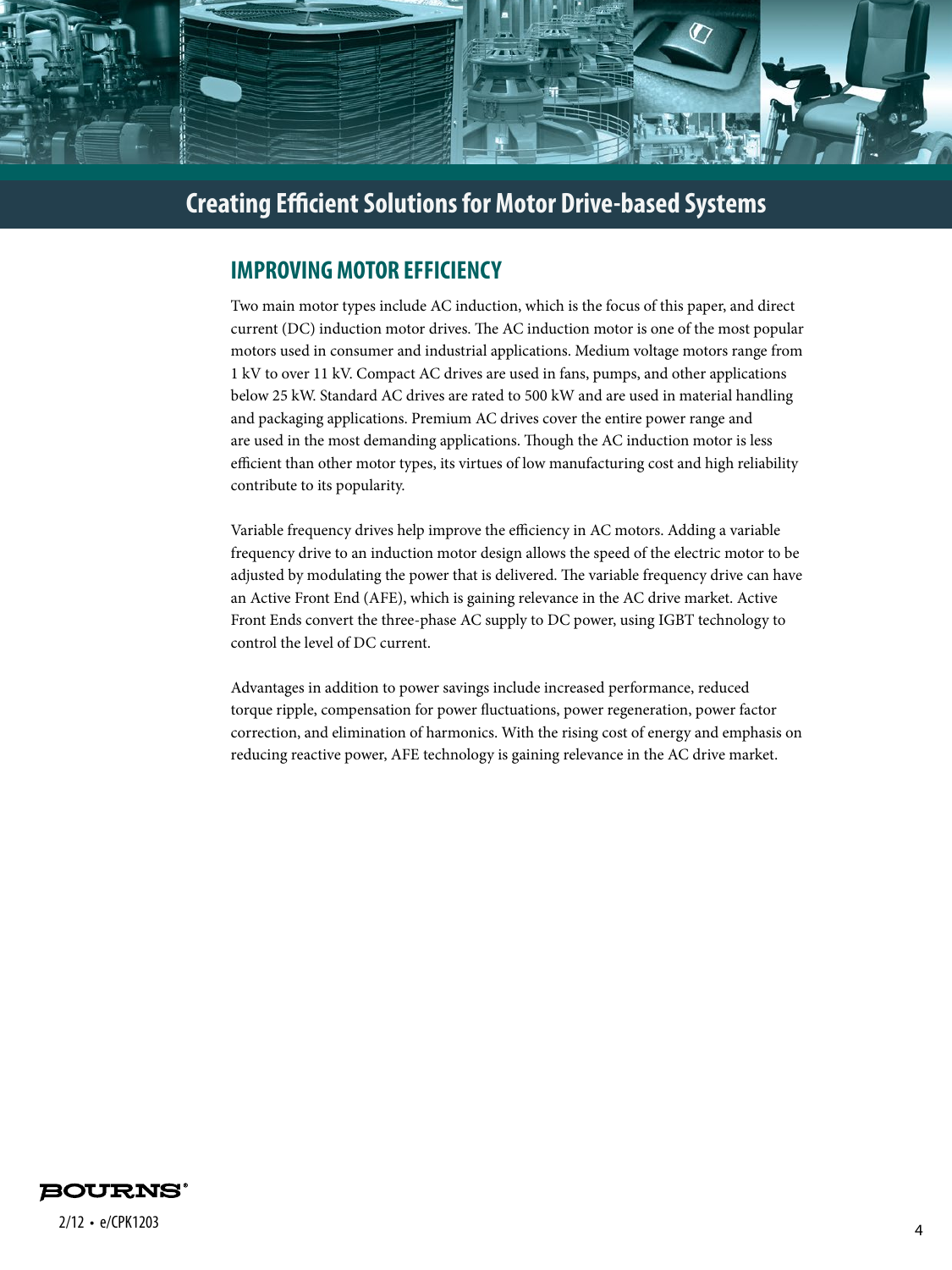

### **IMPORTANCE OF CURRENT SENSING**

Since the fundamental function of the motor drive is to serve as the interface between the motor and controller, it is essential that the drive accurately translates the input of the controller and provides feedback to the controller. Current sensing is the method commonly used for these tasks, effectively controlling the speed of the motor. Current sensing provides a voltage signal that corresponds to the current flowing at a particular point in the circuit. Current information is provided from the drive to the controller to detect any overcurrent or short circuit conditions that may arise. For circuits under 5.5 kW, a current sense resistor typically is sufficient for providing the current measurement. For medium power motor applications, power losses to discrete shunt resistors limit their efficiency. As an alternative to discrete resistors, IGBT modules are used. For current sensing, these IGBT modules have integrated shunt resistors which provide an accurate measurement and are cost-effective.

Current sense resistors are used at the power supply to motor driver interface and in the feedback loop in the drive section. From the motor to the control unit mechanical feedback can be provided using position feedback devices such as potentiometers and encoders.

Snubber resistors, also known as clamp resistors, and gate resistors are used at the motor driver interface. Snubber resistors are part of RC filters, which are used to remove any noise that might trigger the shutdown of the drive. The interfaces to the external portions of the motor system use different types of components focused on protection and manual adjustment. Circuit protection components such as Bourns® TVS diodes, Multifuse® PPTC resettable fuses, and metal oxide varistors (MOVs) provide port protection for communication interfaces that include Ethernet, RS-232, RS-485, CAN and others. Proposals for possible protection solutions for those communication interfaces can be found in Bourns® PortNote® Solutions (See Resources Section) .

Magnetics / power chokes are used at the power supply, and in motor control and DC/DC conversion (See Resources Section).

Trimmers also can be used in motor control. The user interface or HMI (Human Machine Interface) to the motor control unit may include potentiometers and other panel control components to provide manual adjustment, such as for speed and torque. The feedback from the load regarding the position of the motor may use position sensors such as single-turn or multiturn precision potentiometers or encoders or a non-contacting Hall Effect sensor such as the Bourns® Model AMS22S.

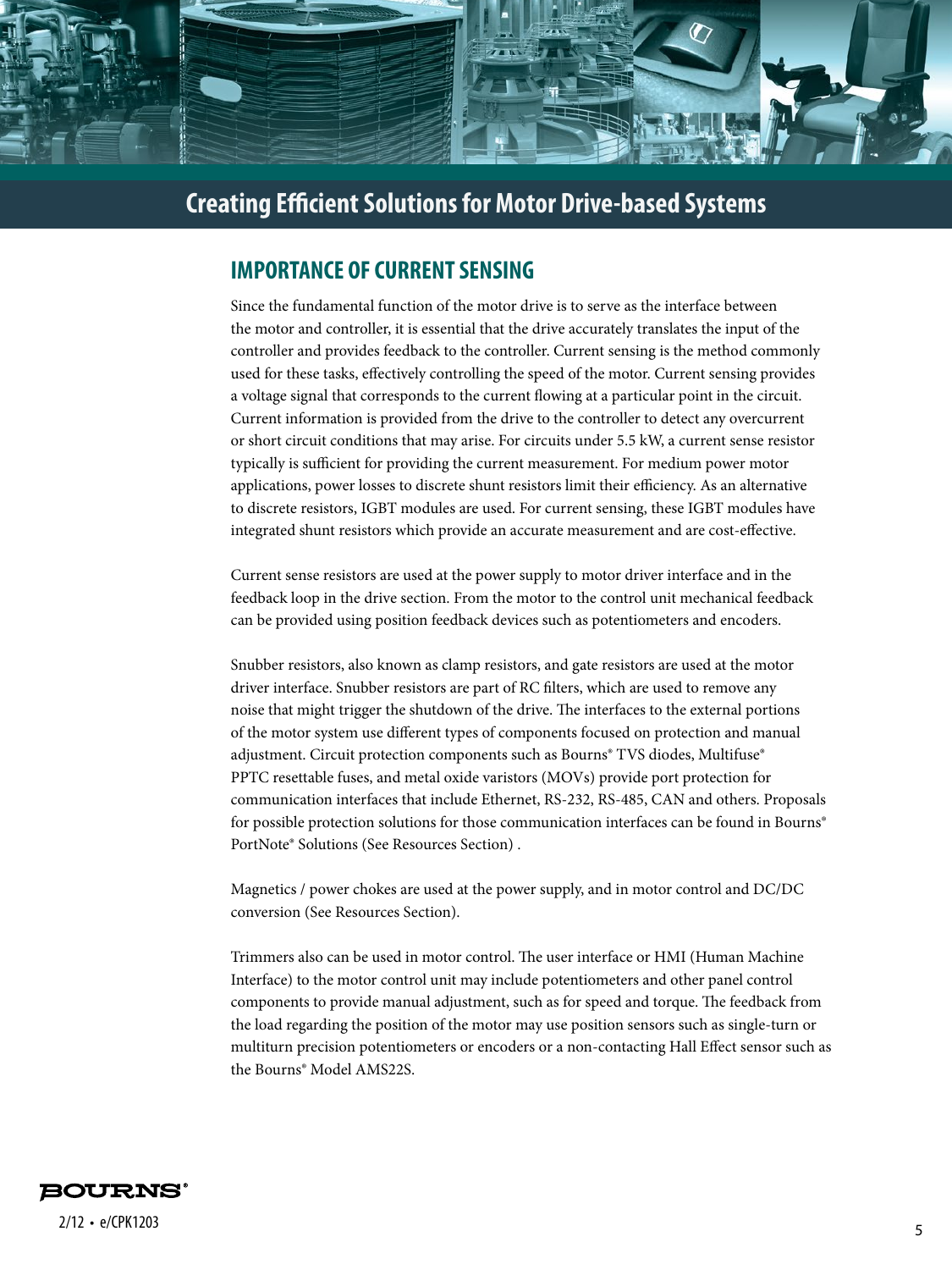

## **SELECTING THE RIGHT CURRENT SENSE RESISTOR**

The main selection criteria for current sense resistors includes a low resistance value to minimize power losses, low inductance because of high changes in current over time, tight tolerances on the initial resistance value, and a low Temperature Coefficient of Resistance (TCR) for accuracy. All materials experience a unique change in resistivity with temperature changes, so the TCR is an important factor in motors. A high temperature rating is also important for reliability, and a high peak power rating is equally important to ensure the resistor can handle high current pulses for short durations.

Bourns has a wide range of resistors that meet these criteria for use throughout the motor system. For example, the Bourns® Model CRA2512 Series, a metal strip SMD chip resistor, is rated to 3 watts of continuous applied power. It consists of a copper nickel alloy plate with solderable terminals and has the dimensions of a standard 2512 size resistor. Its high power density allows for some PCB space reduction. The TCR is specified as  $\pm$ 75 PPM/°C with the resistance being measured typically between an ambient temperature of 25 °C and either +125 °C or -55 °C. Other options include the Bourns® Model CRF series and open air shunts such as Bourns® Models PWR4412 or PWR4413, used in IGBT inverters that use current sense resistors. Separately, Snubber Capacitor Modules (SCMs) consisting of diodes and capacitors are paired with external resistors to limit the IGBT switching overshoot, as shown in figure 2.



For the external resistors, thick film SMD resistors such as Bourns<sup>®</sup> Models CRM2512, CRM 2010, CRM1206, and CRM0805 have good surge capability and are available with power ratings up to 2 W. Thick film non-inductive resistors are available up to 35 W including Bourns® Models PWR163 and PWR263 in DPAK packages and Bourns® Models PWR220T and PWR221T in TO-220 packages.

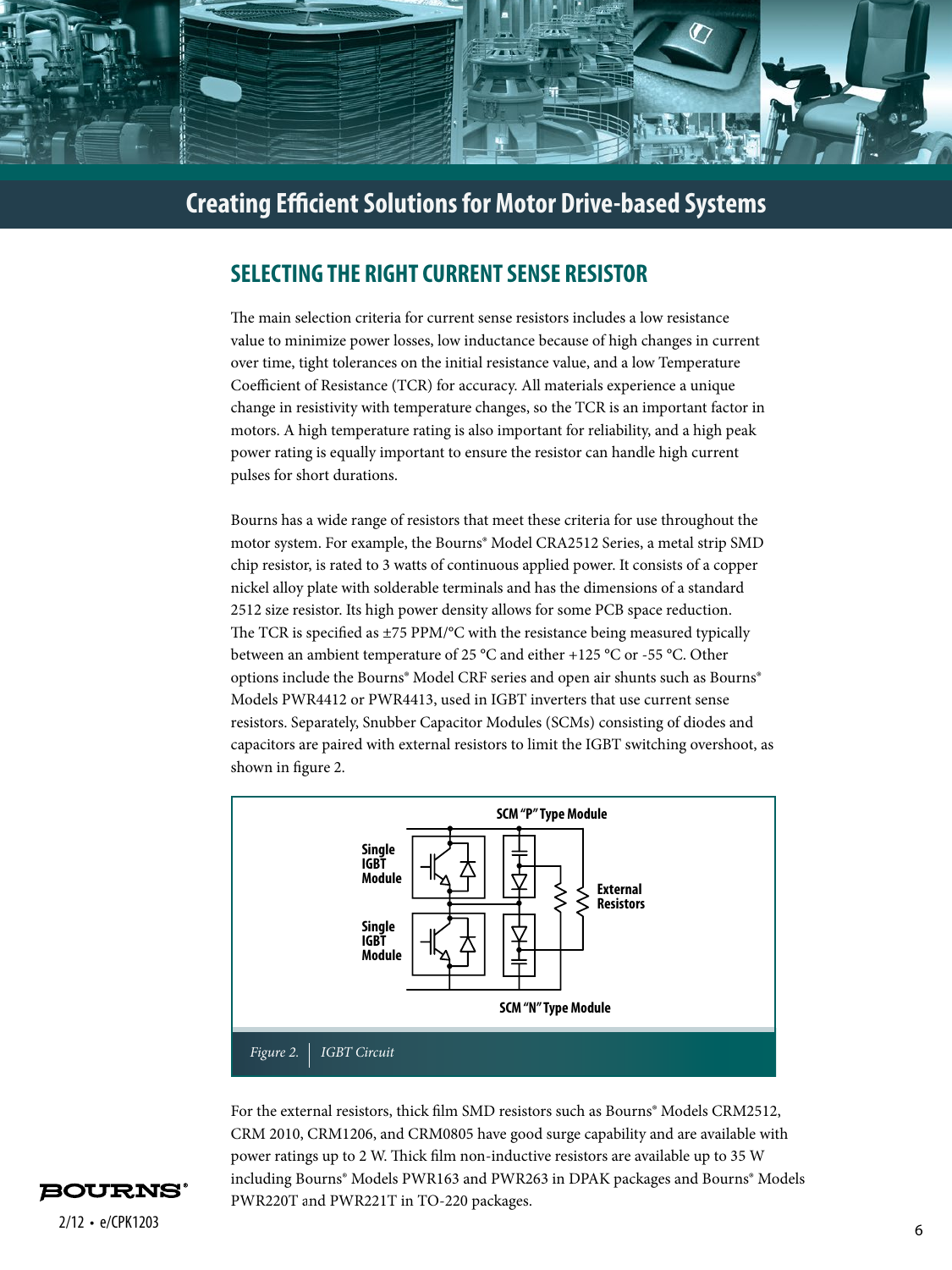

#### **WORKING WITH BOURNS**

Bourns® components are available to meet the needs of designers and provide numerous benefits to motor system designs. Bourns® power resistors are compact and have high power handling capabilities. For example, the Bourns® Model PWR2010 is a small wirewound SMT resistor and is capable of handling large surges. Bourns<sup>®</sup> current sense resistors have a minimal surface temperature and can handle large loads. Bourns® Model CRA series offers a low TCR and a minimal surface temperature. These small chips have excellent power capability. Depending on the specification of the design, there is flexibility to choose multiple CRA chips in parallel or a single larger resistor with a higher power rating like Bourns® Model CRF Series. The layout of the board can contribute to the way the system performs, and Bourns Field Application Engineers (FAEs) can provide layout support to help meet the design specifications. Bourns performs surge tests and other application-specific tests, and additional specialized testing can be performed based on the needs of the customer.

The advantages of working with Bourns are illustrated in the case of a customer redesigning a 3-phase inverter/motor drive, specifically looking to replace the original through-hole current sense resistors with surface mount current sense resistors. A major concern in the design was the power handling capability of the resistors. It appeared that the only solution available would require two SMD resistors in parallel to replace each through-hole resistor. However, compact design and a minimal parts count were essential to this project. The customer was able to use a single Bourns<sup>®</sup> Model CRA2512 current sense resistor, which has higher power handling properties due to the Ni/Sn plating on the terminations. This plating method provides a more efficient transfer of heat from the resistor to the board. Using Bourns® Model CRA2512 current sense resistors, the customer was able to implement the design without increasing the number of components, achieve their cost and real estate objectives, and maintain reliability since the resistors were not susceptible to overheating. Figure 3 shows the solution.



**BOURNS**